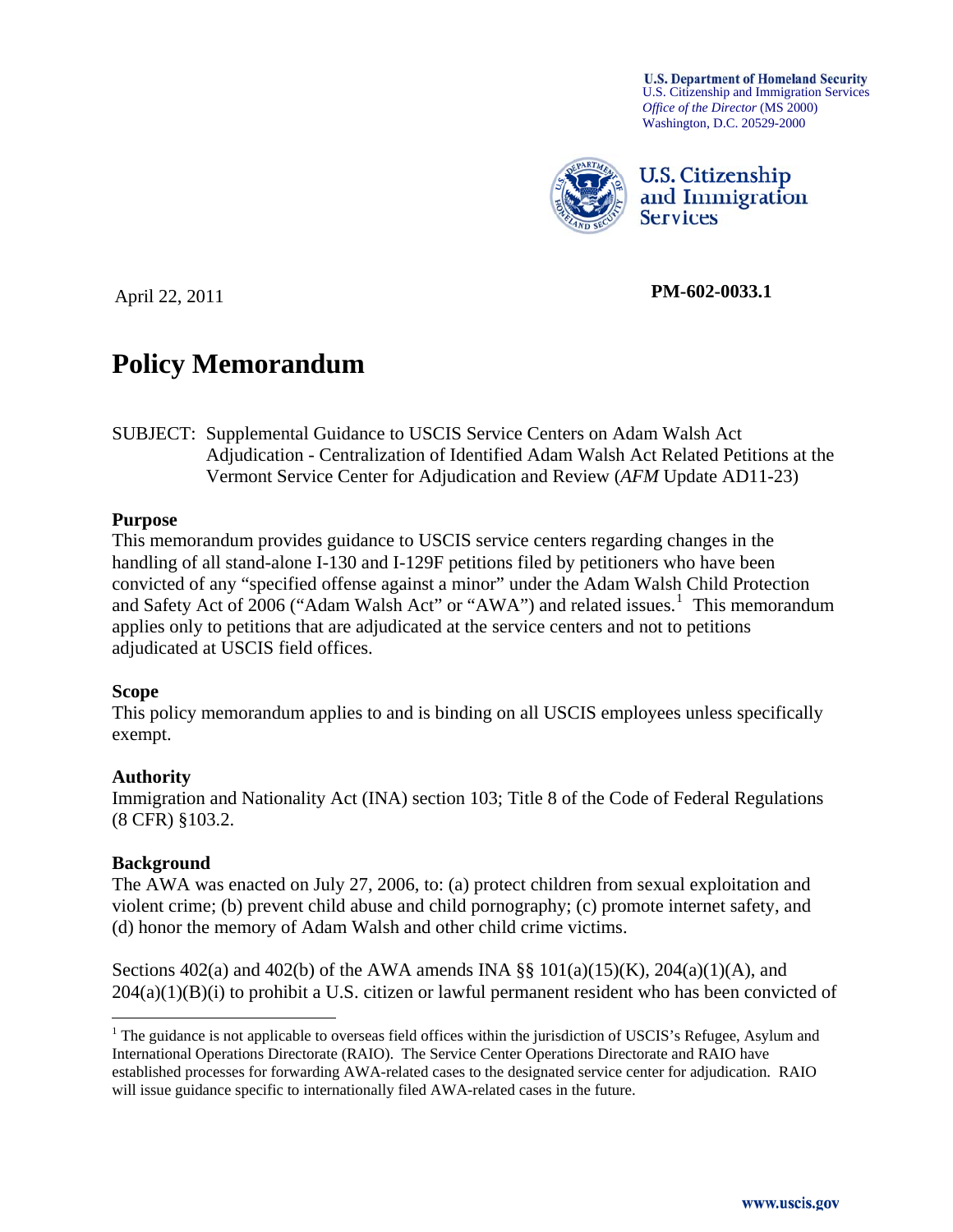any "specified offense against a minor" from filing a family-based visa petition for any beneficiary, unless the Secretary of Homeland Security determines, in his or her sole and unreviewable discretion, that the petitioner poses no risk to the beneficiary.

This memorandum outlines operational changes to the handling and adjudication of these cases by service centers. Centralization of AWA-related adjudications at one designated service center will:

- Promote consistency in the adjudication of these sensitive and complex adjudications;
- Promote uniformity and transparency in the application of the "no-risk" standard;
- Enhance efficiency by developing a highly trained team of adjudicators;
- Enhance the integrity of the adjudications process by enabling the team of adjudicators to identify and address sensitive and unique issues quickly; and
- Enhance case management and tracking through centralized filing.

The centralization of identified AWA-related adjudications at the Vermont Service Center (VSC) will enable USCIS to process these sensitive cases more efficiently and expeditiously.

## **Policy**

USCIS will centralize at VSC all files currently at service centers if the service center adjudicator has made a preliminary determination that the petition warrants review as an AWArelated case. The VSC will serve as a central clearinghouse for inquiries from Federal, State, and local agencies regarding AWA-related cases that are pending or were recently adjudicated at one of the four service centers [hereafter referred to as "originating service center" or "sending service center"]. While AWA-related cases require special handling, the decision to centralize AWA-related adjudications at the VSC will affect caseloads at other service centers only minimally.

Before sending an AWA-related petition to the VSC, the originating service center will first preliminarily determine if the petition warrants review as an AWA-related case. To make this determination, the originating service centers will:

- o First, run front-end criminality searches and, if a hit results, determine preliminarily whether AWA applies.
- o Second, if no AWA criminality information is found as a result of the front-end search, run all petitioner aliases through the IBIS Manifest to determine preliminary AWA applicability before taking any steps to adjudicate any I-130s or I-129Fs (e.g., issuing RFE, ITD, or ITR).
- o Third, run any new aliases discovered during adjudication before final adjudication.

**Note:** Service centers should not transfer any petition containing AWA-related derogatory information to VSC if the petition has been subsequently closed, administratively withdrawn, or terminated for reasons unrelated to the AWA. Also, service centers should not transfer to VSC any petition that is statutorily ineligible (e.g., where the petitioner has filed for a family member who is not a parent, child, spouse or sibling).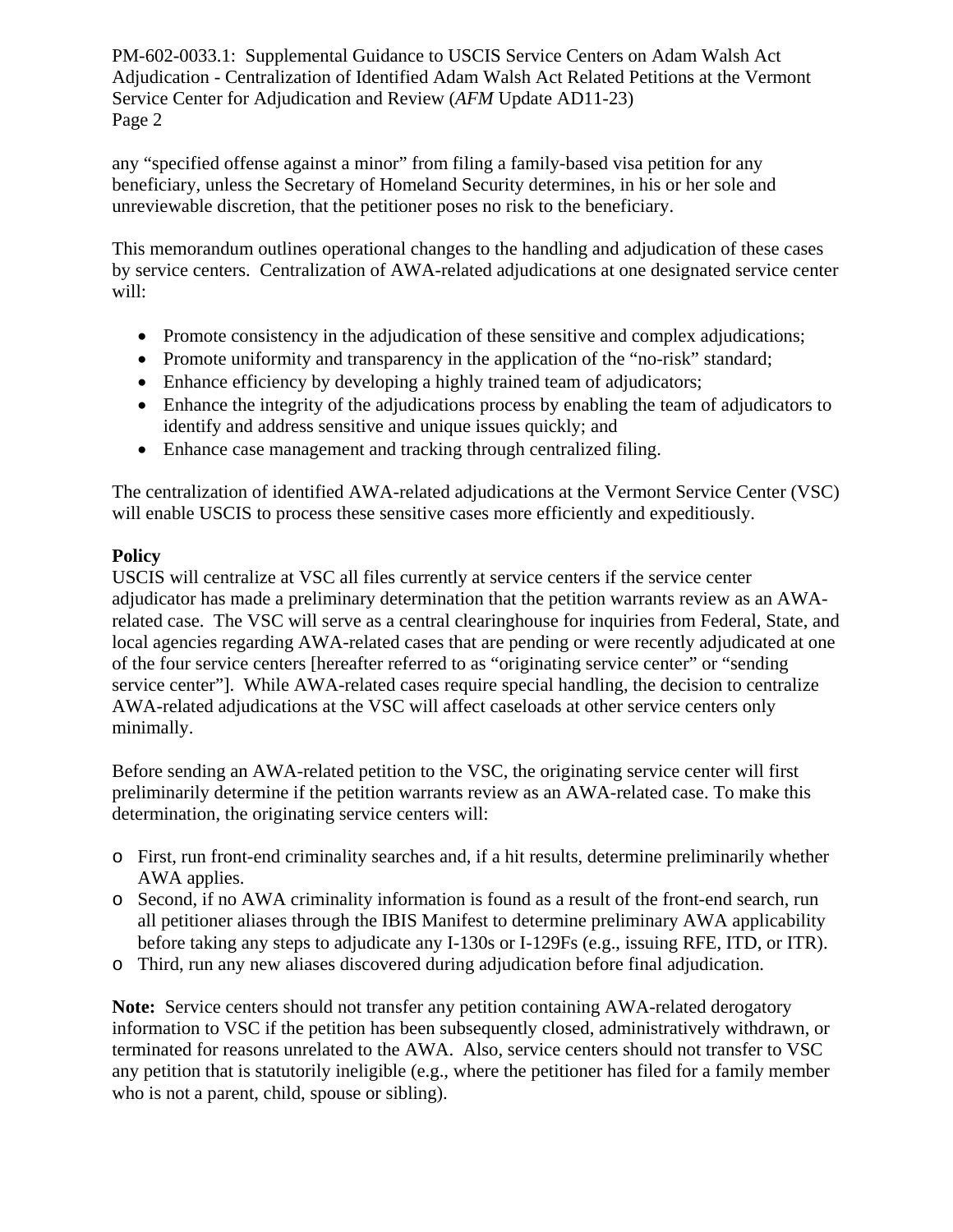## **Implementation**

The *Adjudicator's Field Manual* (*AFM*) is revised as follows:

1. Chapter 21.2 of the *AFM* is revised by adding a new section (f)(3)(F) to read:

(F) Centralization of AWA-applicable Visa Petitions (Forms I-130 and I-129F) at the Vermont Service Center. As of March 22, 2011, service center adjudication of all relative visa petitions subject to the Adam Walsh Act (AWA) is centralized at the VSC. Using the procedures set forth in this section, all other service centers will transfer Forms I-130 or I-129F in their possession to the VSC upon determining preliminarily that AWA applies.

(i) Sources of Information.An officer adjudicating a Form I-130 or Form I-129F may identify derogatory information on or criminality through any of the following sources:

- Front-end search,
- Back-end referral from an adjudicator based on a hit in TECS or IBIS Manifest, or
- Non-IBIS referral from an adjudicator based on criminal documents in the file or other documents indicating criminality.

(ii) Sufficiency of Information. The following derogatory information is sufficient to determine preliminarily that AWA applies:

- An NCIC sexual offender registry hit, unless it can be conclusively demonstrated that the victim of any offense giving rise to the registration was an adult or that the charge was dismissed, withdrawn, or the prosecution entered "no prosecution [*nolle prosequi*]."
- A TECS hit revealing anything sexual in nature, unless it can be conclusively demonstrated that the victim was an adult or that the investigation has been closed (with no resulting arrest), dismissed, recorded as "no prosecution," or withdrawn;
- A review of NN16 / NN11 indicates any sexual offense, unless it can be conclusively demonstrated that the victim was an adult, the petitioner was found not guilty, or that the charge was dismissed, recorded as "no prosecution," or withdrawn;
- A check of any system reveals derogatory information involving kidnapping or false imprisonment (unless the offense was committed by parent or guardian); or
- A check of any system reveals derogatory information involving kidnapping or false imprisonment (unless the offense was committed by parent or guardian).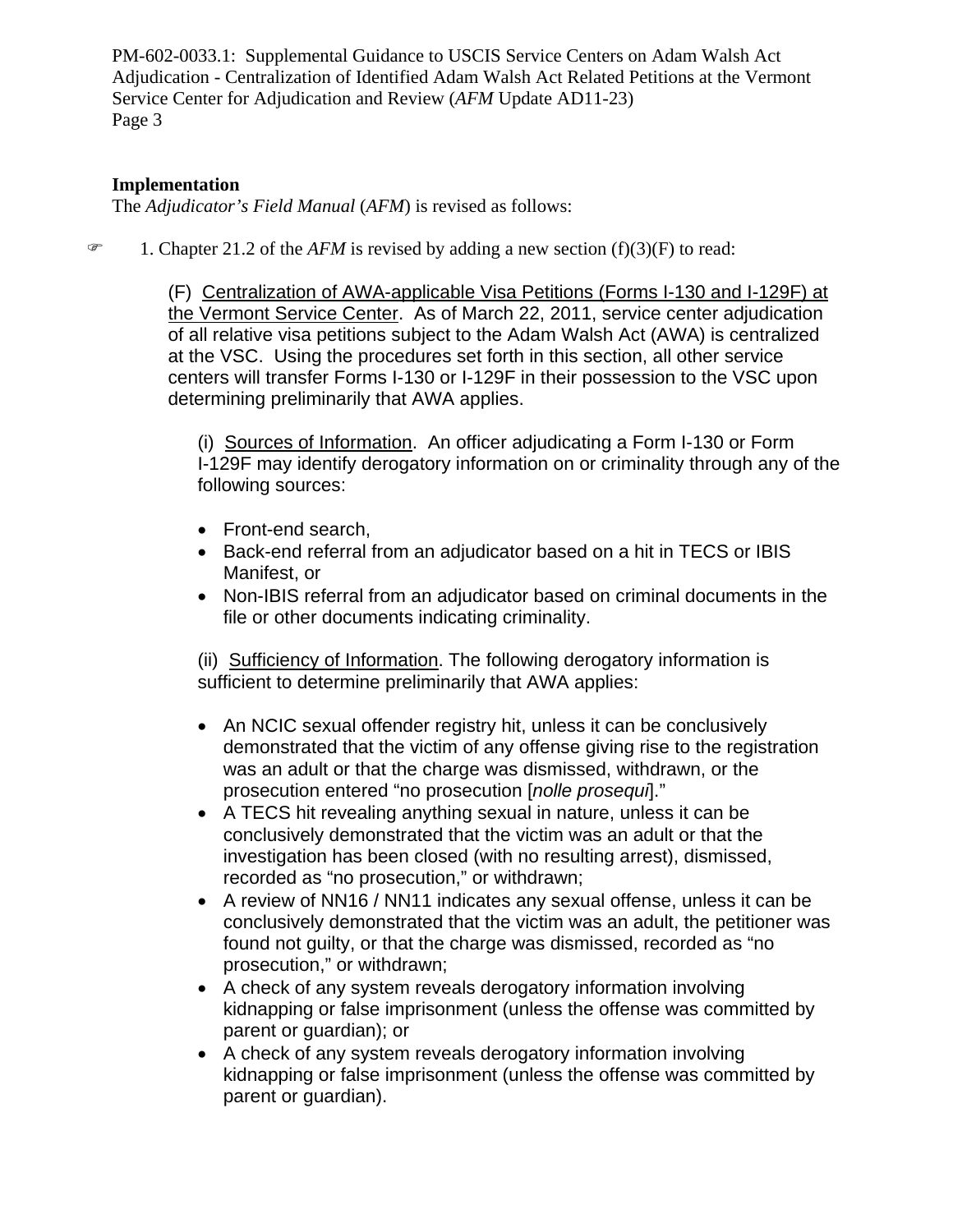> **Note:** All AWA-related files that are transferred to the VSC must contain a timely and unexpired AWA petitioner criminality-resolution memorandum. The resolution memorandum will detail all criminality issues related to the petition and indicate that a preliminary AWA determination has been made.

(iii) Cases with Scheduled Fingerprinting Appointments. Where the petitioner has a history of criminality, the petition has been transferred to the VSC after the originating service center issued a fingerprint-appointment notice, and the petitioner later fails to appear for (or seeks postponement of) the originally scheduled fingerprinting appointment, the VSC will do the following:

(a) determine whether it is necessary to reschedule the fingerprinting appointment;

(b) if so, apply its local fingerprint scheduling procedures; and (c) determine whether the petition should undergo AWA-related review and adjudication.

(iv) Post-adjudication Transfers to the VSC. Where an originating service center or the VSC has already adjudicated the underlying petition, but where new derogatory evidence is uncovered, or where a remand from the Board of Immigration Appeals (BIA) requires that a service center review the case for possible AWA determinations, the originating service center should forward the case to the VSC for reconsideration.

**Note:** The California Service Center [CSC] is the originating service center for certain concurrently filed I-130s for which the corresponding I-485 applications are eligible for interview waivers. $2$  Therefore, if there is a concurrently filed Form I-485 associated with the underlying petition that was to be adjudicated by the originating service center, that Form I-485 will also be adjudicated by the VSC. Additionally, if an AWA-related case is remanded by the BIA to an originating service center, the originating service center should transfer the case to the VSC for AWA-related review and adjudication. In those cases, the originating service center must also provide the petitioner with written notice of the case transfer.

- Unmarried minor children and stepchildren of U.S. citizens;
- Parents of U.S. citizens;

 $\overline{a}$ 

- K1/K2 entrants— fiancé(e) of U.S. citizen and children of fiancé(e);
- Native/Citizen of Cuba filing under 11/2/66 Act, or the spouse or child of such an alien (regardless of their citizenship or place of birth); or
- Children of lawful permanent residents (unmarried and under 14 years old).

<span id="page-3-0"></span> $2$  Form I-485 applications filed on behalf of the following beneficiaries are interview waived and adjudicated at the CSC: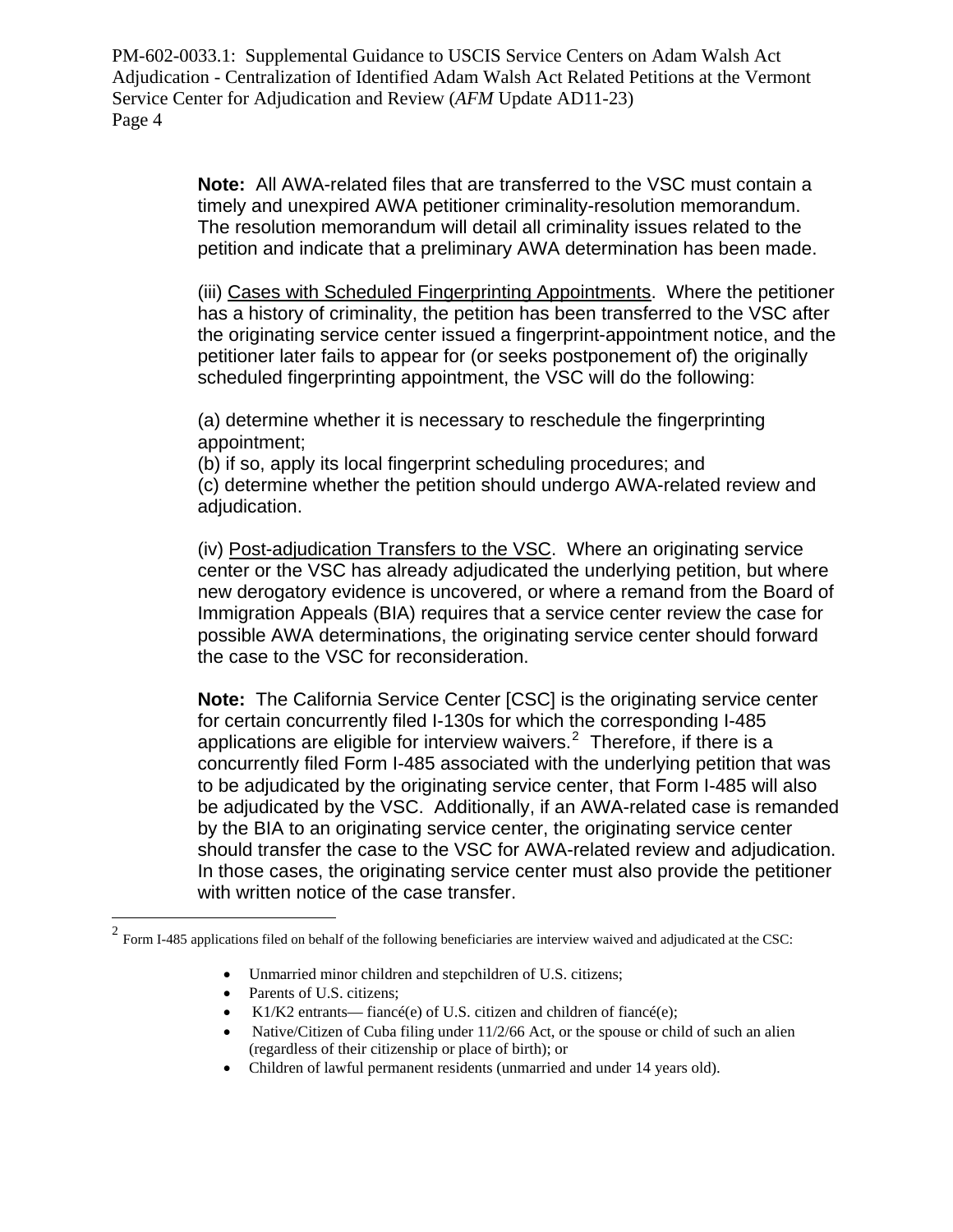> (v) File Transfer.The originating service center will package and send to the VSC all files where there has been a preliminary determination that the petition warrants review as an AWA-related case. The following procedure applies:

- Create a manifest for each box detailing the file receipt and box numbers.
- Record the number of files and list the corresponding barcodes on the manifest.
- Number each box (e.g., "1 of 4") for each shipment (a copy of the manifest should be maintained by the audit team of the sending service center).
- Place a copy of the manifest in the box.
- Send an electronic copy of each manifest via e-mail to the VSC after every shipment, detailing the contents of each shipment.
- Relocate each file to VSC in CLAIMS using "Relocated to new jurisdiction (VSC)" and "batch transfer forward" in NFTS to the VSC shipping destination.
- Affix an AWA cover sheet to each AWA-related case file being transferred to the VSC (see attached uniform AWA cover sheet). For previously batched AWA case shipments, use only one cover sheet for each batch.
- Provide written notice to each petitioner regarding the transfer of the underlying petition or application.
- Forward all AWA petitions to the following VSC shipping address:

DHS-USCIS Vermont Service Center Attn: AWA TEAM 75 Lower Welden Street St. Albans, VT 05479-0001

(vi) Post-shipment Audit.VSC will audit each shipment of AWA files, as follows:

- The audit will consist of random checks (i.e., samples will be pulled from each box) to an AQL of 1.5 % Level II of ANSI/ASQ Z1.4-2003.\*
- The audit will: